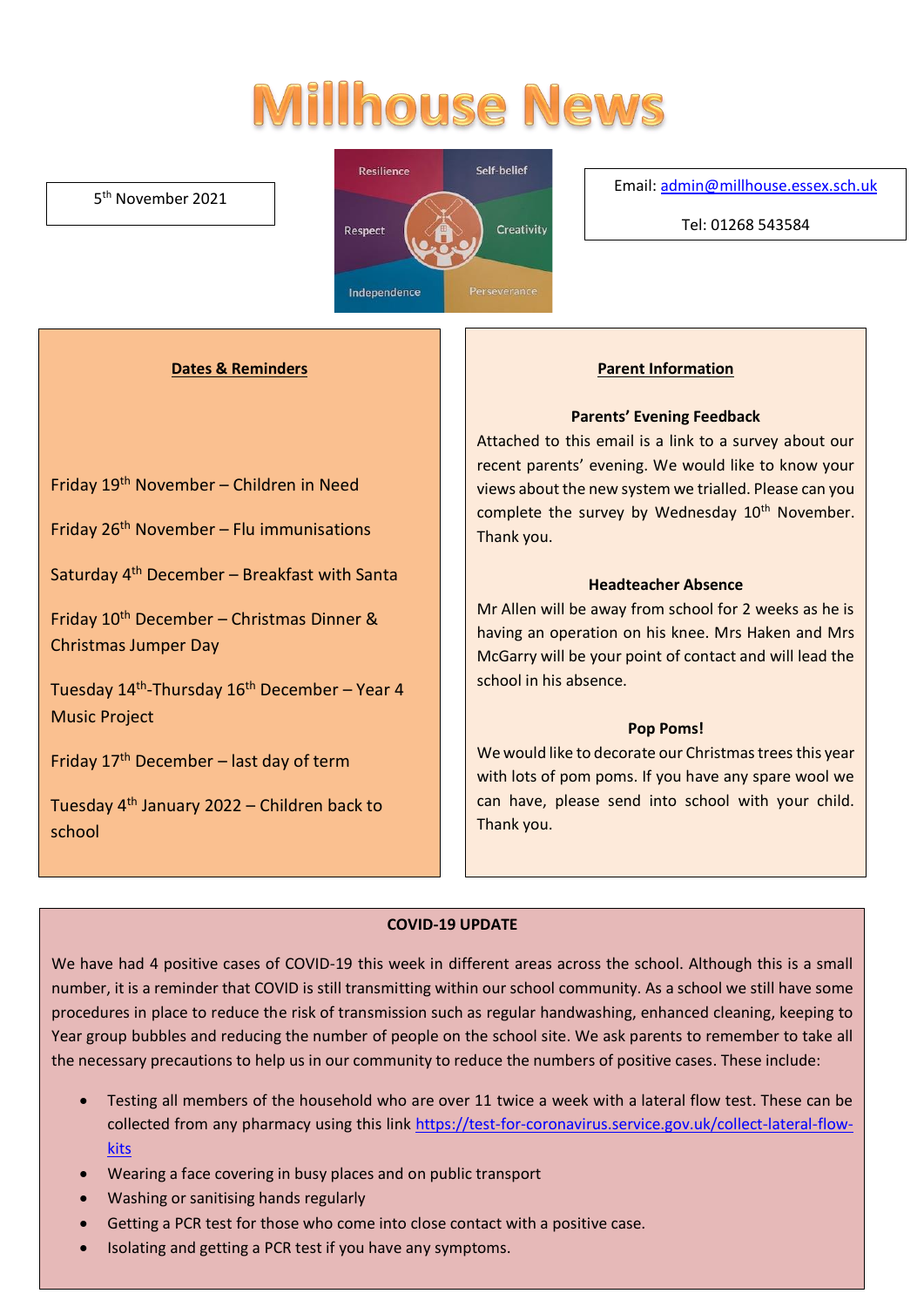#### **APPLICATIONS FOR PRIMARY SCHOOL**

The application process for children starting primary school in September 2022 will open on 8<sup>th</sup> November and must be completed by 15<sup>th</sup> January 2022. Parents should apply online at [https://www.essex.gov.uk/apply-for-a-primary](https://www.essex.gov.uk/apply-for-a-primary-school-place)[school-place](https://www.essex.gov.uk/apply-for-a-primary-school-place) .

Most primary schools will have opportunities for you to either visit the school in person or have a virtual tour / process in place. When looking for a primary school for a child, parents must take into consideration what their child needs and how the school will meet these needs. They should also ask the school about their values and how they support children to learn and grow.

We have 3 dates when we are welcoming visitors to our school. These will be 3:30pm on 22<sup>nd</sup>, 23<sup>rd</sup> and 24<sup>th</sup> November. Parents should contact the school office to book a visit. Parents will get an opportunity to look around some of the school, in particular the reception classes and outside areas.

#### **Children in Need Day 2021**

This year, Children in Need Day is on Friday 19<sup>th</sup> November. The school council have been discussing how we can mark this day and raise money for a really good cause. They have decided that they would like everyone to come to school dressed in yellow or as Pudsey or Blush bear on this day! Donations can be made on the School Gateway.

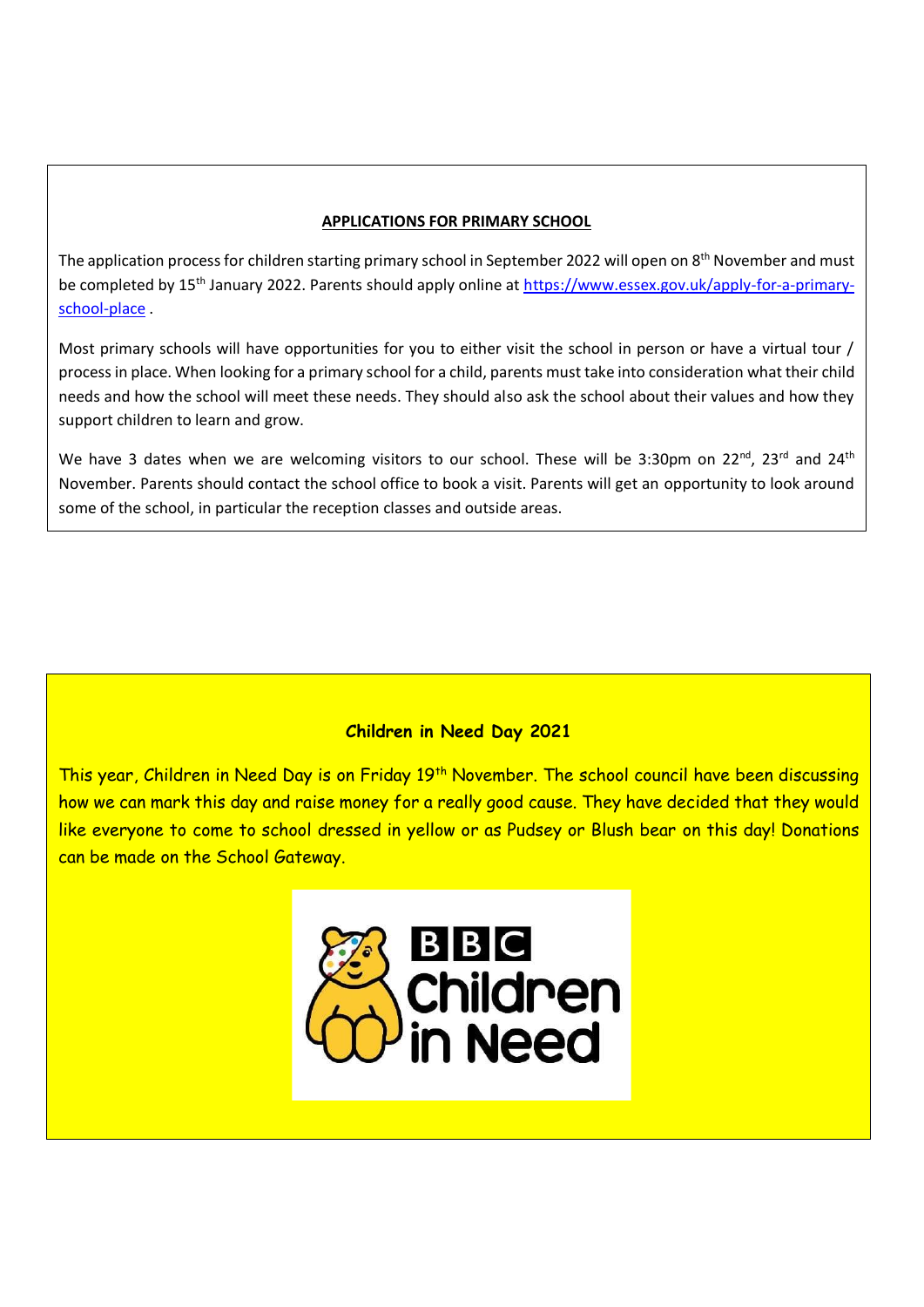#### **To ensure all members of our school community have access to support with, and learn how to manage, their mental and physical wellbeing.**

### Wellbeing & Support

We would like to remind parents of making sure they know how to keep their child safe online and that their children know how to use social media safely and positively.

The organisation, Internet Matters has a website that has lots of useful tips and guidance for parents and young people. It can be found at [www.internetmatters.org](http://www.internetmatters.org/) .

#### **To increase access to and improve provision of reading for all children**

## **Reading**

Reading regularly is really important to improvement in all areas of the curriculum. If your child doesn't always like reading their book from school why not try some of these to read instead:

- **Magazines**
- Comics
- Newspaper
- Recipes
- Game instructions

• Travel guides

**To enhance children's motivation and their ambition for their futures.** 

# **Inspiring Tomorrow's Generation, Today**

We would like to remind parents of our 'Millhouse Milestones'. These are challenges and activities that can be completed at home as well as school. We have set out different things for each year group and are available on our website. There are activities such as flying a kite, visiting a museum, splashing in a puddle and making a den in the woods or at home.

Please have a look and send in any photos of your child completing any of them!